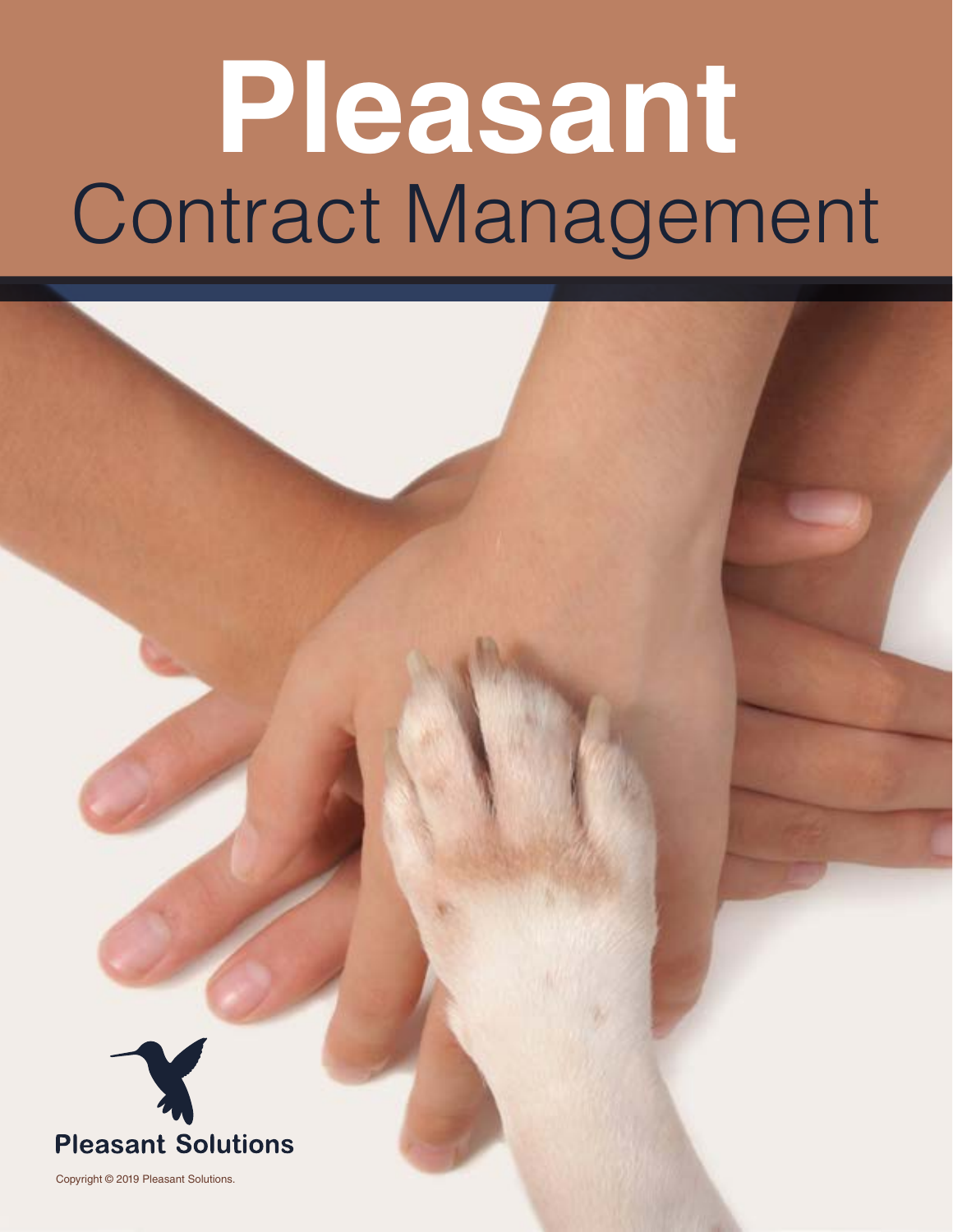# **CONTENTS**

| <b>Contractual Ambiguities</b>                              | $\overline{2}$ |
|-------------------------------------------------------------|----------------|
| <b>Cost of Errors</b>                                       | 2              |
| <b>Information Security</b>                                 | 3              |
| <b>Contract Server</b>                                      | 3              |
| <b>Modern Contract Management</b>                           | 4              |
| <b>Important Questions</b>                                  | 4              |
| <b>Common Risks</b>                                         | 5              |
| <b>Data Breaches</b>                                        | 5              |
| <b>Vulnerabilities</b>                                      | 5              |
| <b>Pleasant Contract Server</b>                             | 6              |
| Integrations                                                |                |
| <b>Features</b>                                             |                |
| eSignatures<br>8                                            |                |
| Are eSignatures legally binding?                            | 8              |
| Are eSignatures less enforceable than hard copy signatures? | 8              |
| <b>Pleasant Contracting Experience</b>                      | 9              |
| 1st Party                                                   | 9              |
| 2nd Party                                                   | 9              |
| <b>Contract Management Best Practices</b>                   | 10             |
| <b>Live Instant Demo</b>                                    | 11             |
| <b>Keywords</b>                                             | 11             |
| <b>Legal Disclaimer</b>                                     | 11             |
| <b>Sources Cited</b>                                        | 11             |

#### **About Pleasant Solutions**

Pleasant Solutions is a renowned, award-winning custom software development firm with highprofile clients across the globe. We offer a diverse lineup of products and services, including Pleasant Password Server, Pleasant Contract Server, and Custom Software Development.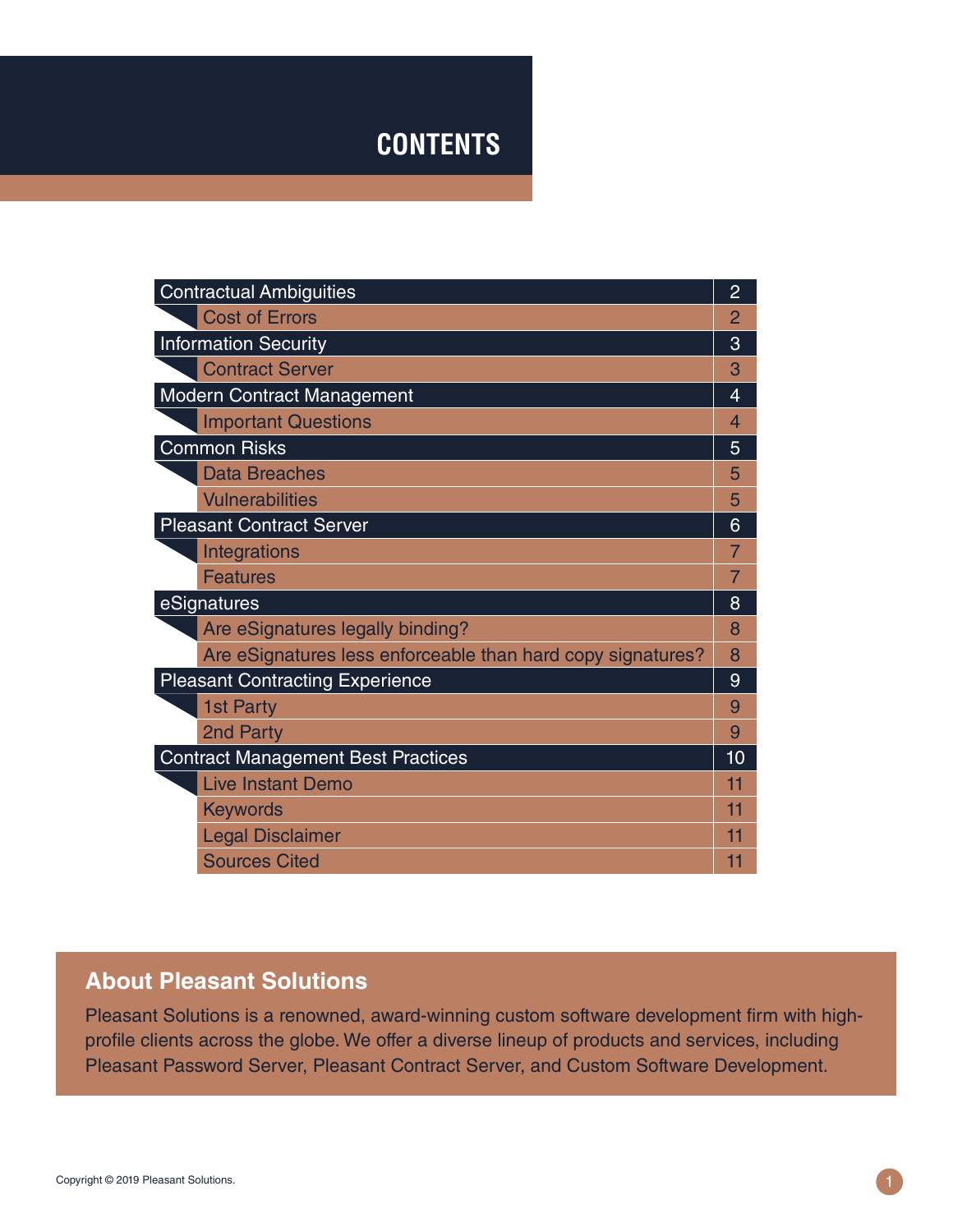# **CONTRACTUAL AMBIGUITIES**

Ambiguities in terms of agreement can leave your company exposed and vulnerable. Every action within a contract's lifecycle is susceptible to human error: authoring individual contracts, progressing them through approvals from differing departments, exchanging sensitive documents on insecure channels, chasing signatures, and filing. Meanwhile, the entire process is rife with unnecessary expense from labor and printing to couriers and legal fees. Cumbersome chores can also bog things down at the other end, as signees must receive physical documents, and then sign, scan, return, and file them. Contracting parties can become frustrated by the hassle and delays, potentially losing interest altogether. Worse yet, malicious attacks can compromise unprotected internal actors; and small, accidental omissions can trigger disastrous consequences.





#### **Cost of Errors**

**A single missing comma had very sad consequences for a company in Maine.**  Oakhurst Dairy was forced to pay a \$5 million settlement to its truck drivers because of confusion caused by a crucial missing comma. An Oxford comma was needed to separate two distinct points in a list of duties exempt from overtime pay. The US Court of Appeals sided with the employees, and instructed the company to compensate the drivers for four year's worth of unpaid overtime.

There are other famous commas in contract lore. In 1872, an unintended comma in an American tariff law cost the government \$2 million (equal to roughly \$40 million today). More recently, Canadian companies Rogers Communications and Bell Aliant fought a \$1 million legal battle over a single comma.<sup>1</sup>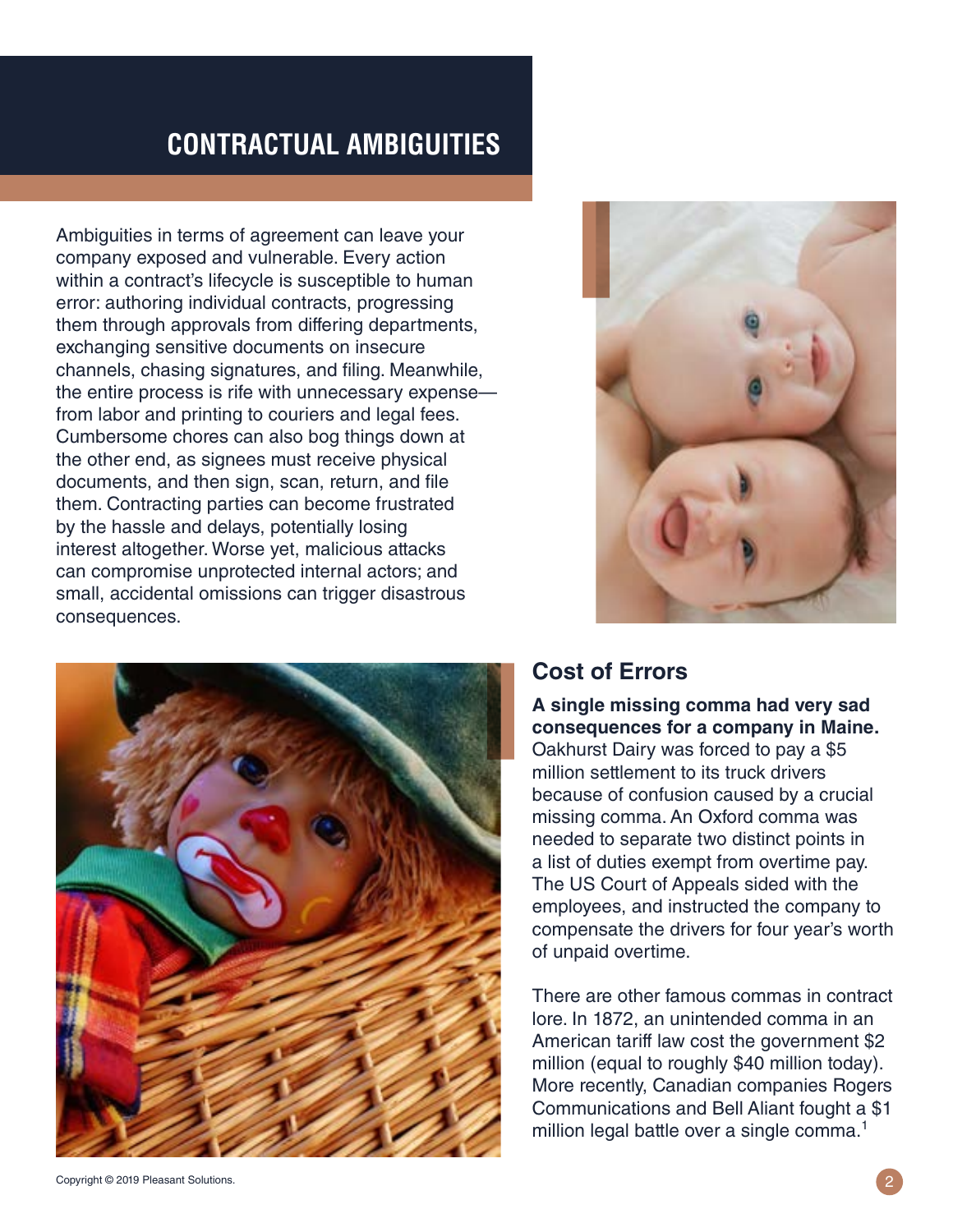A scrupulously designed contract management system can protect your ongoing negotiations from both accidental errors and malicious intent. According to a study by International Association for Contract & Commercial Management (IACCM), **proper contract development and management practices can improve profitability by a monumental 9% of annual revenue.** 

The IACCM study determined that "26% of IACCM member companies were experiencing contract cancellation and revenue leakage from liquidated damages; almost 77% indicated that project delays or cost overruns represent a regular source of loss; a further 53% highlighted claim and dispute settlements." Unless proper workflows and processes are in place, the report indicated, contracts can "leak" value. The most common repercussions include financial losses, breakdown of relationships, and potential litigation costs.<sup>2</sup>

#### **Contract Server**

You can mitigate enormous risks by operating a secure server network with clearly defined roles and permission settings. Running a secure contract server can prove just as vital as managing your enterprise's privileged identities and passwords. In a survey by Canadian Lawyer magazine, cybersecurity topped the list of "What keeps in-house counsel up at night?"3

External hacking isn't the only cyber-threat. Malicious internal actors with access to systems also pose a tremendous risk. According to Verizon's 2019 Data Breach Investigations Report, **more than 1/3 (34%) of data breaches involved insiders.** No industry is completely immune but, according to the same report, the **healthcare industry suffers disproportionately, with a startling majority (59%) of their data breaches involving internal actors.**<sup>4</sup>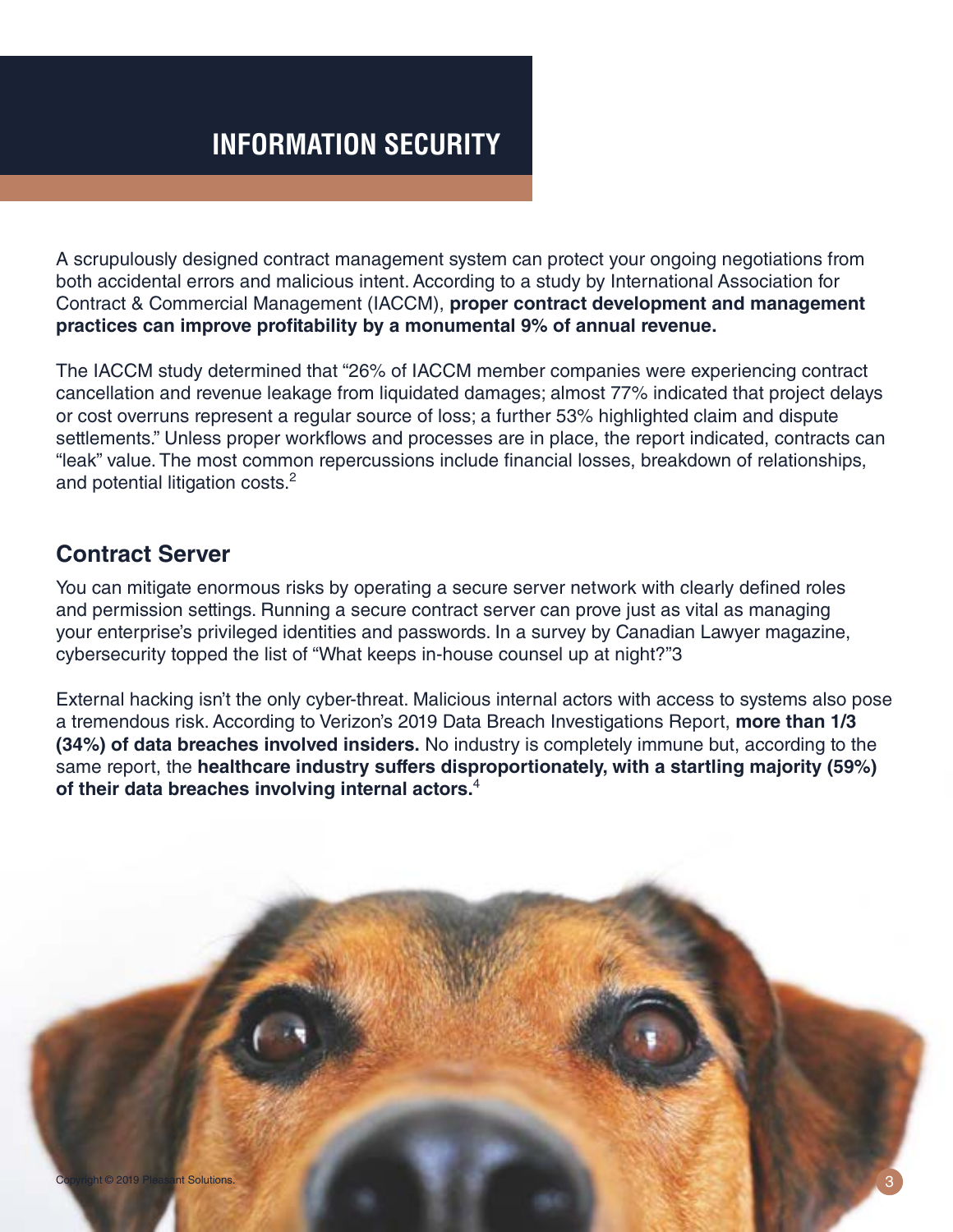# **MODERN CONTRACT MANAGEMENT**

**By stepping up to a contract lifecycle management (CLM) system, your company can effectively oversee a contract** from inception through to renewal. **Pleasant Contract Server** revolutionizes CLM by eliminating the transactional inefficiencies and automating the manual processes. It increases profitability, fortifies cybersecurity, creates opportunities for renewal and renegotiation, and significantly reduces the risk of error. The technology leaders of tomorrow will instinctively recognize that an automated contract server represents **vital strategy software.**

#### **Important Questions**

- **• What is the total cost of ownership (TCO), from creation to execution, of a Contact Server?**  Having to buy additional software for user access control would add to the cost of owning a contract management solution. Pleasant Solutions offers a bundle of Password Server, Reset Server, and Contract Server at a discounted price.
- **• If a contract gets modified, deleted, stolen, or destroyed, how might that affect your business?** Pleasant Contract Server's inbuilt version management system tracks when someone makes a change on a contract (such as price or term), and the workflow enforces a review & approval.
- **• Once the contract is signed, is there a way to keep track of special clauses?** Pleasant Contract Server's contract repository allows for in-text search and custom alerts.

#### **Questions to ask yourself:**

- **• Does your contract workflow involve frustrating delays?**
- **• Would timely approvals improve your client-relationship and enterprise reputation?**
- **• How would your enterprise benefit from automatic reminders of upcoming renewals?**
- **• Might better organization of contracts improve profitability?**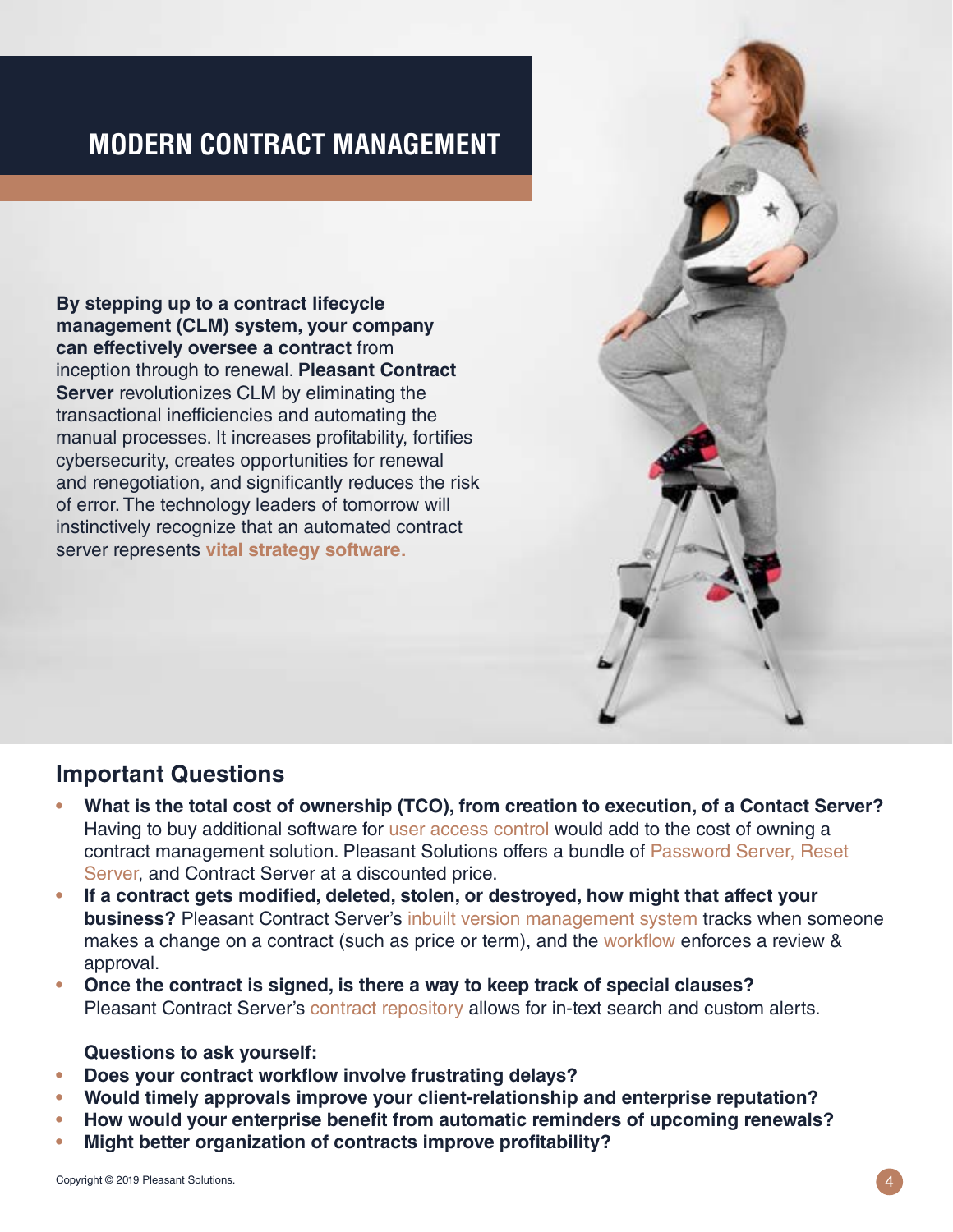# **COMMON RISKS**

#### **Data Breaches**

There's an alarming new trend in data breaches: **personnel information has become a favorite target for hackers.** Client agreements typically only contain company names, business addresses, and particulars of service or conditional clauses. However, an employment contract often includes copious amounts of personal and sensitive information, including social insurance/security number, date of birth, health record, and banking information. These contracts represent lucrative targets for hackers because they contain data that would easily enable identity theft—and, therefore fetch a higher price on the black market or dark web. **Data breach settlements can easily cost a company millions, particularly when sensitive data is exposed. Enterprises must take** preventative action to avoid data breaches. Otherwise, they put their clients, their employees, and their very existence at risk.





#### **Vulnerabilities**

- **• Not having a contract at all.**
- **•** Not clearly defining what constitutes a breach of contract.
- **•** Lack of specificity on terms of contract, payment due dates, late payment penalties, and/or deliverables.
- **•** Storing original copies of signed contracts in paper form, onpremises.
- **•** Sending sensitive documents as attachments over unsecured email platforms.
- **•** Accidentally emailing confidential information to unintended recipients.
- **•** Storing sensitive contracts on a public cloud.

\*See the Best Practices section of this document for a full guide to mitigate the above risks.

Copyright © 2019 Pleasant Solutions.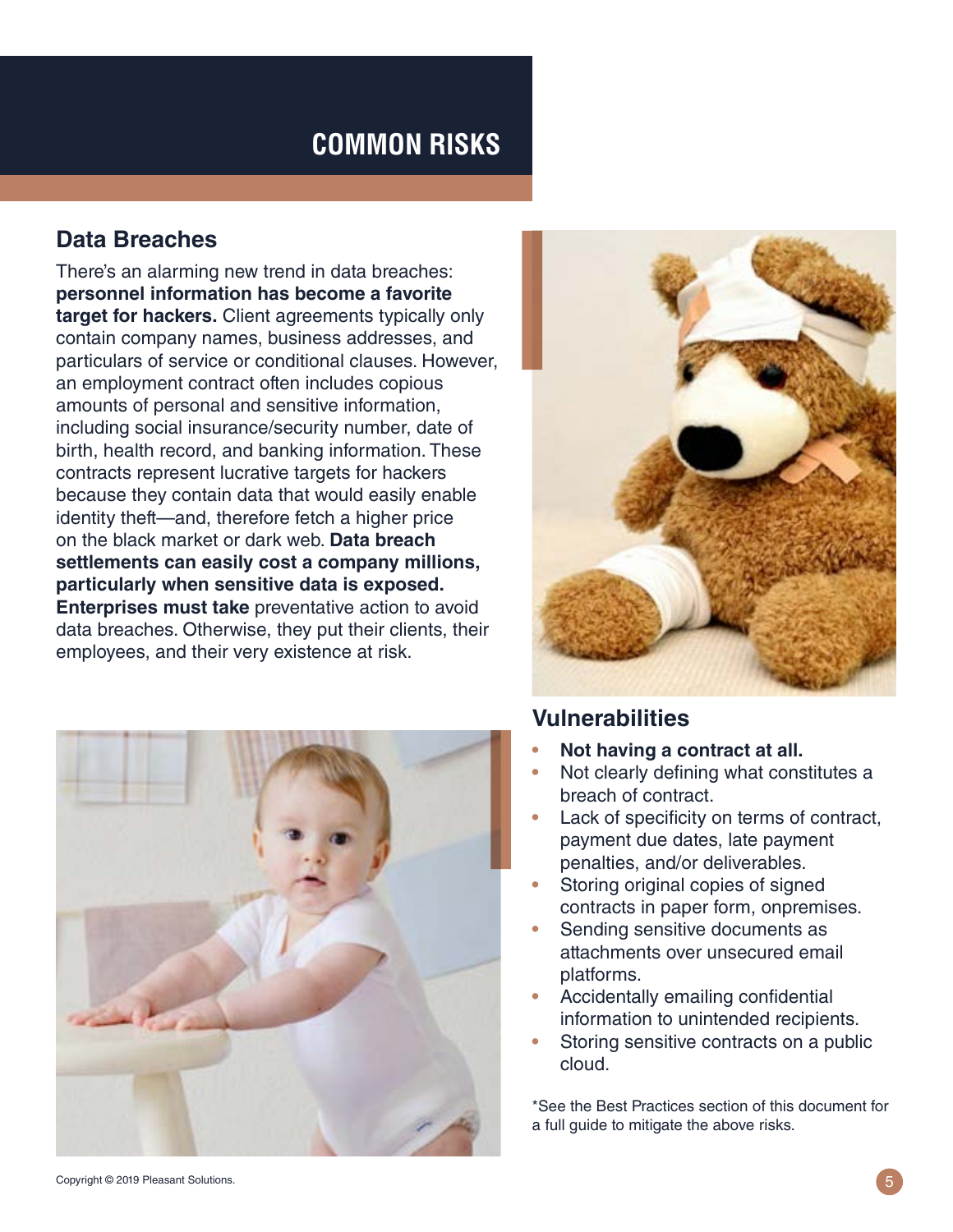# **PLEASANT CONTRACT SERVER**

**Pleasant Contract Server** provides an innovative **contract management system** to create, revise, and collaborate on contracts. It allows you to customize contracts (while limiting access to specified departments or roles) and provides a secure way to store and share documents.

Pleasant Contract Server empowers your employees to capitalize on hot leads, sidestepping unnecessary delays. Many of our enterprise clients have struggled in the past with complex and bureaucratic contract workflows. Our dedicated Business Analysts often hear comments such as, **"Prospects that were teetering the line between buying and not buying often lost interest and dropped off because of delays.**

# **Spend less time chasing documents, and more time winning deals.**



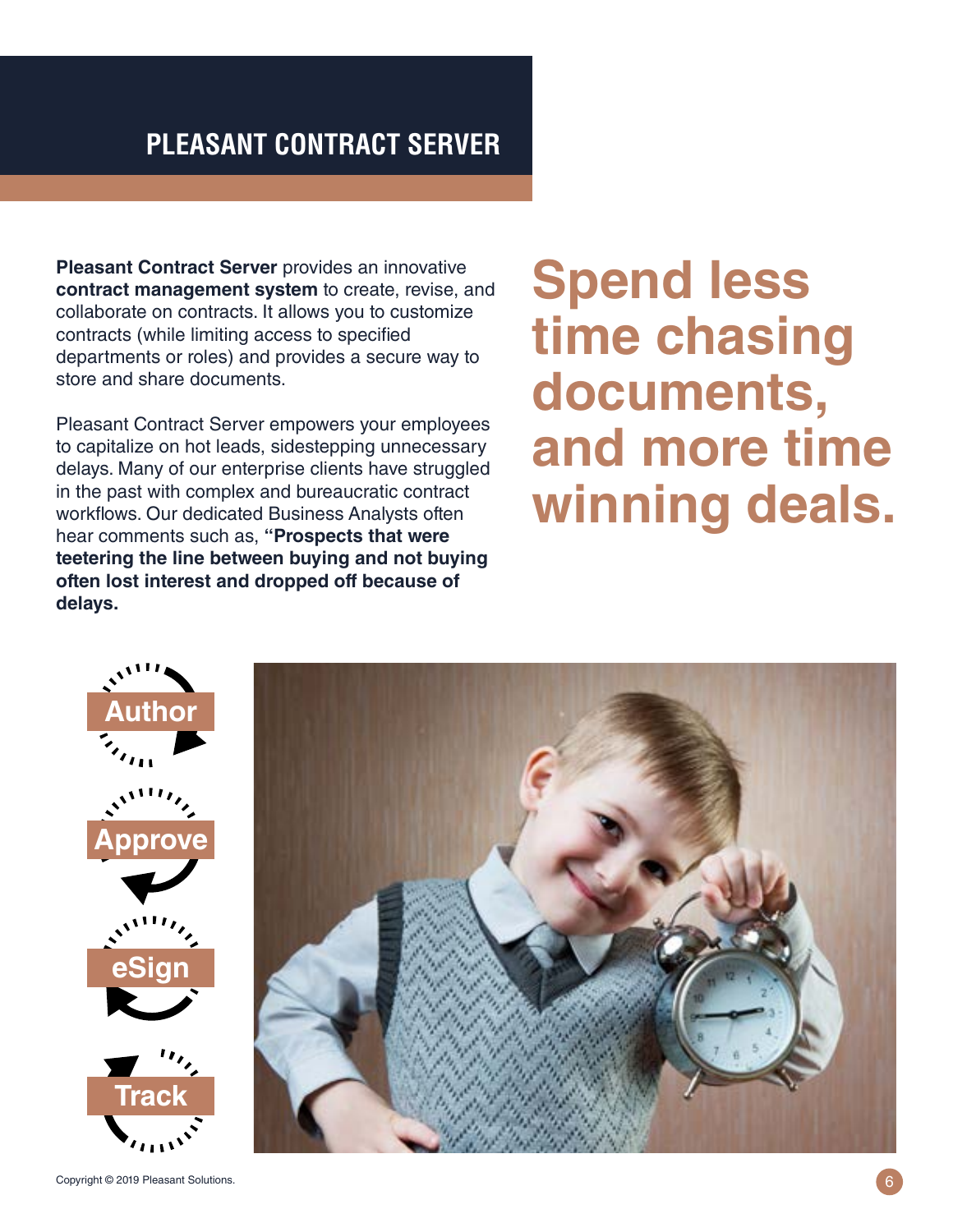#### **INTEGRATIONS**

**DocuSign® Integration**

allows you to collect electronic signatures (eSignatures) from



**Microsoft® Word Add-In** enables you to author and revise contracts directly within the world's preferred document editor.



anywhere, on virtually any device.

**Custom Software Integration** enables the transfer of data and workflows seamlessly between other servers, systems, and software.

[See All Integrations](https://pleasantsolutions.com/contract-server/details/integrations)

[See All Features](https://pleasantsolutions.com/contract-server/details/features)

#### **FEATURES**

- √ Contract Authoring with Microsoft® Word
- √ eSignature Collection with DocuSign®
- √ Clause Authoring & Management
- √ Library of Premade Generic Clauses
- √ Templates
- √ Dashboard
- √ Visual Workflow Editor
- √ Custom Triggers & Notifications
- √ Web Browser Access
- √ Manage User Roles and Access Privileges
- √ Lockout & Timeout Policies
- √ Powerful Reporting
- √ Active Directory / LDAP Integration
- √ Auditing

Copyright © 2019 Pleasant Solutions. 7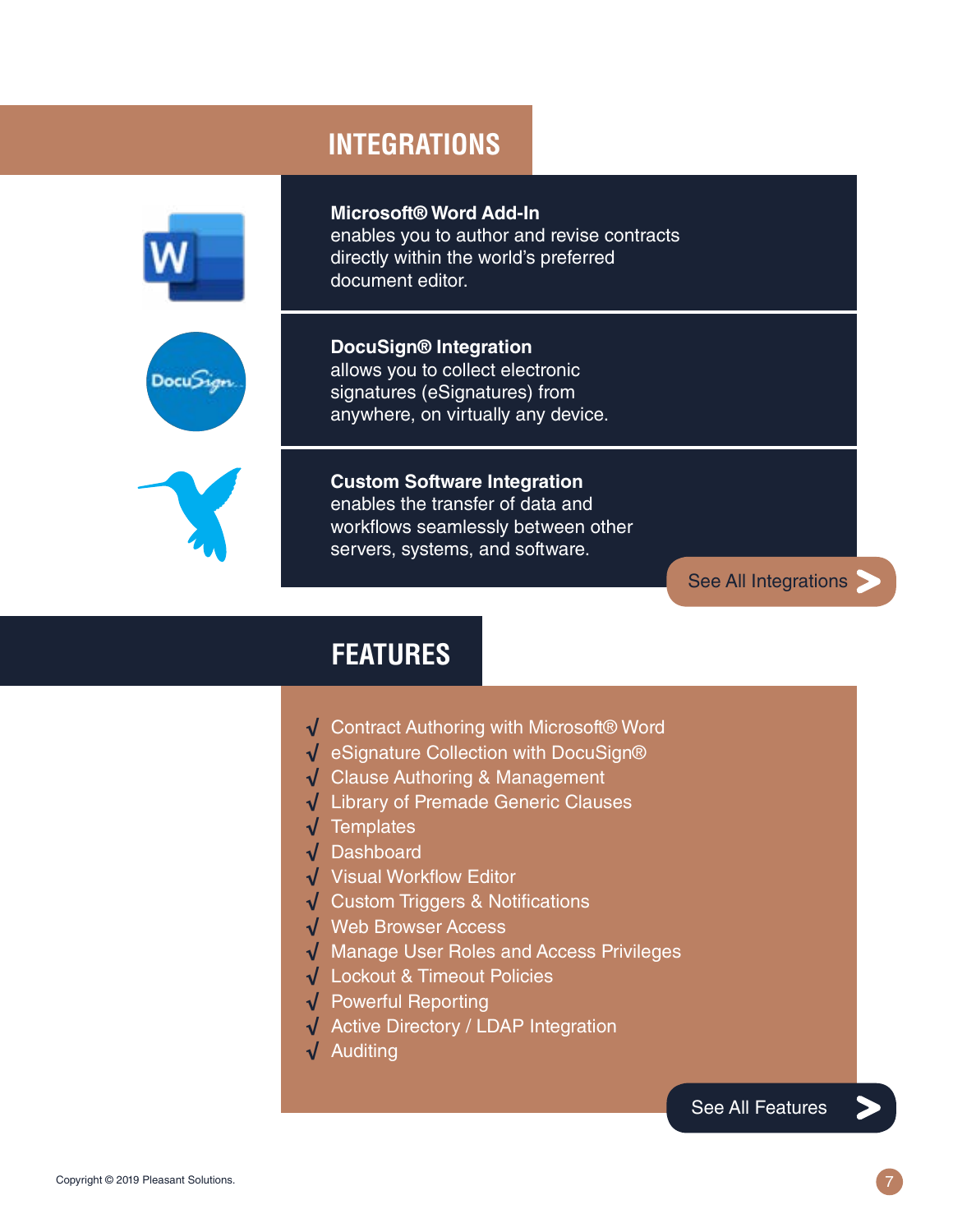#### **Are eSignatures legally binding?**

Each region has its own laws. Within Canada and the USA, eSignatures are usually legally binding and court admissible, provided certain conditions are met (such as intent to sign). See related regulations below.

| <b>Legal References</b> |                                                                              |
|-------------------------|------------------------------------------------------------------------------|
| <b>Yes</b>              | <b>Personal Information Protection and Electronic Documents Act (PIPEDA)</b> |
| <b>Yes</b>              | Electronic Signatures in Global and National Commerce Act (E-Sign Act)       |
| Yes                     | elDAS Regulation                                                             |

#### **Are eSignatures less enforceable than hard copy signatures?**

Legal requirements vary by jurisdiction. That said, an eSignature provides elements of value and accountability that you won't find in a traditional ink signature. An eSignature features an audit trail, a single original copy, and a record of which email account was used to sign. DocuSign also has an option to record the signee's IP address and location.

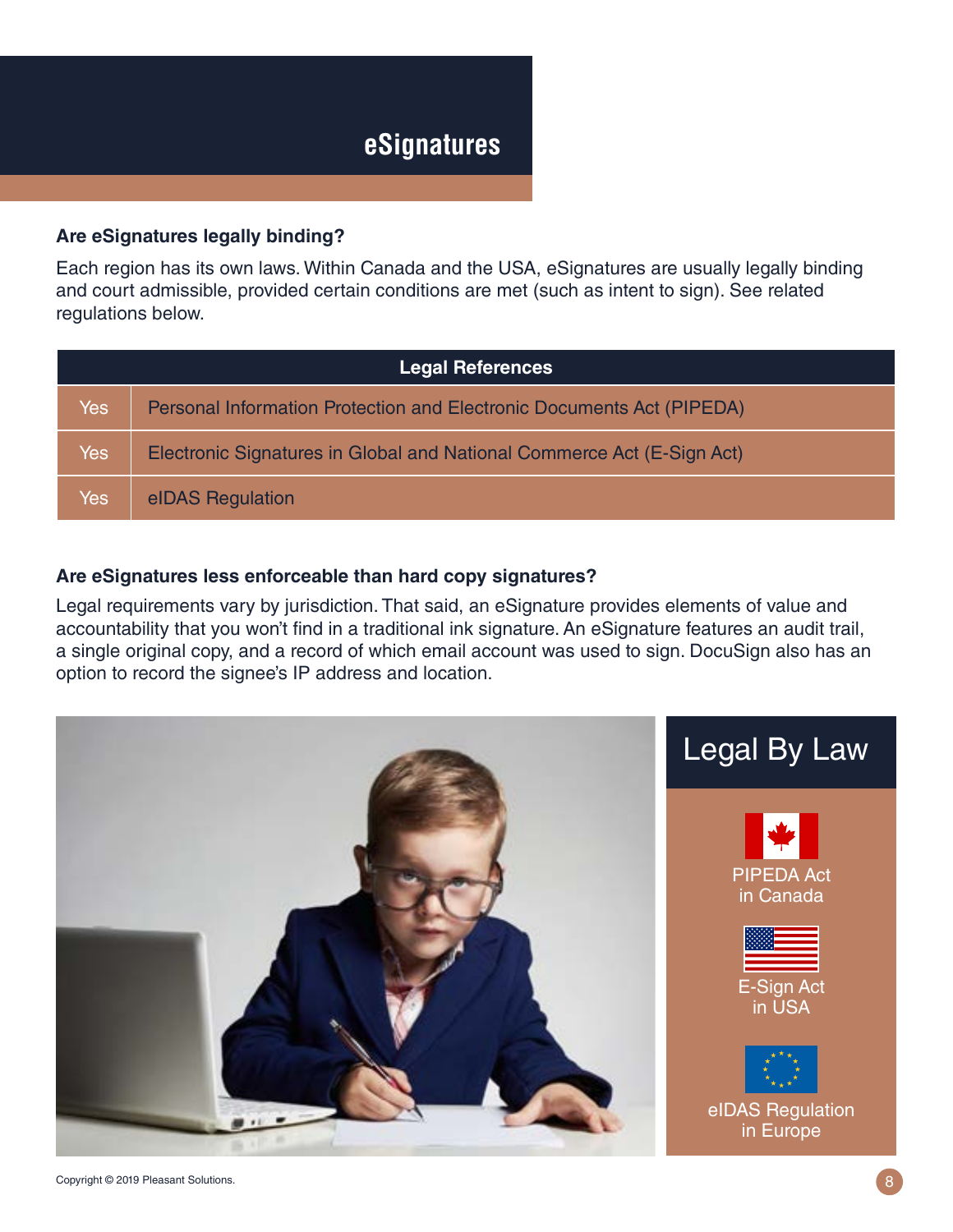# **PLEASANT CONTRACTING EXPERIENCE**



# **1st Party**

- √ Create a sales contract from a pre-approved template in seconds.
- √ Send contract quickly and efficiently, without workflow or approval delays.
- √ Capitalize on the sale before the client forgets about it or loses interest.
- √ Avoid having to chase documents, or collect signatures face-to-face.
- √ Save contract electronically and securely, mitigating the risk of lost or stolen documents.
- √ Retain a log in case contract is ever contested.
- √ Be notified when contract is up for renewal, ensuring opportunity to renegotiate.

## **2nd Party**

- √ Receive contract instantly without delays.
- √ Be impressed by the organization's agility.
- $\sqrt{\ }$  Review and sign contract from anywhere, on virtually any device even smartphones!
- √ Avoid tedious scanning or mailing.
- √ Negotiate terms if desired, using features such as redlining.
- √ Be notified automatically of any applicable early payment discounts and offers.
- √ Save contract electronically and securely, mitigating the risk of lost or stolen documents.
- $\sqrt{ }$  Be notified automatically when contract is up for renewal, to prevent disruption of service.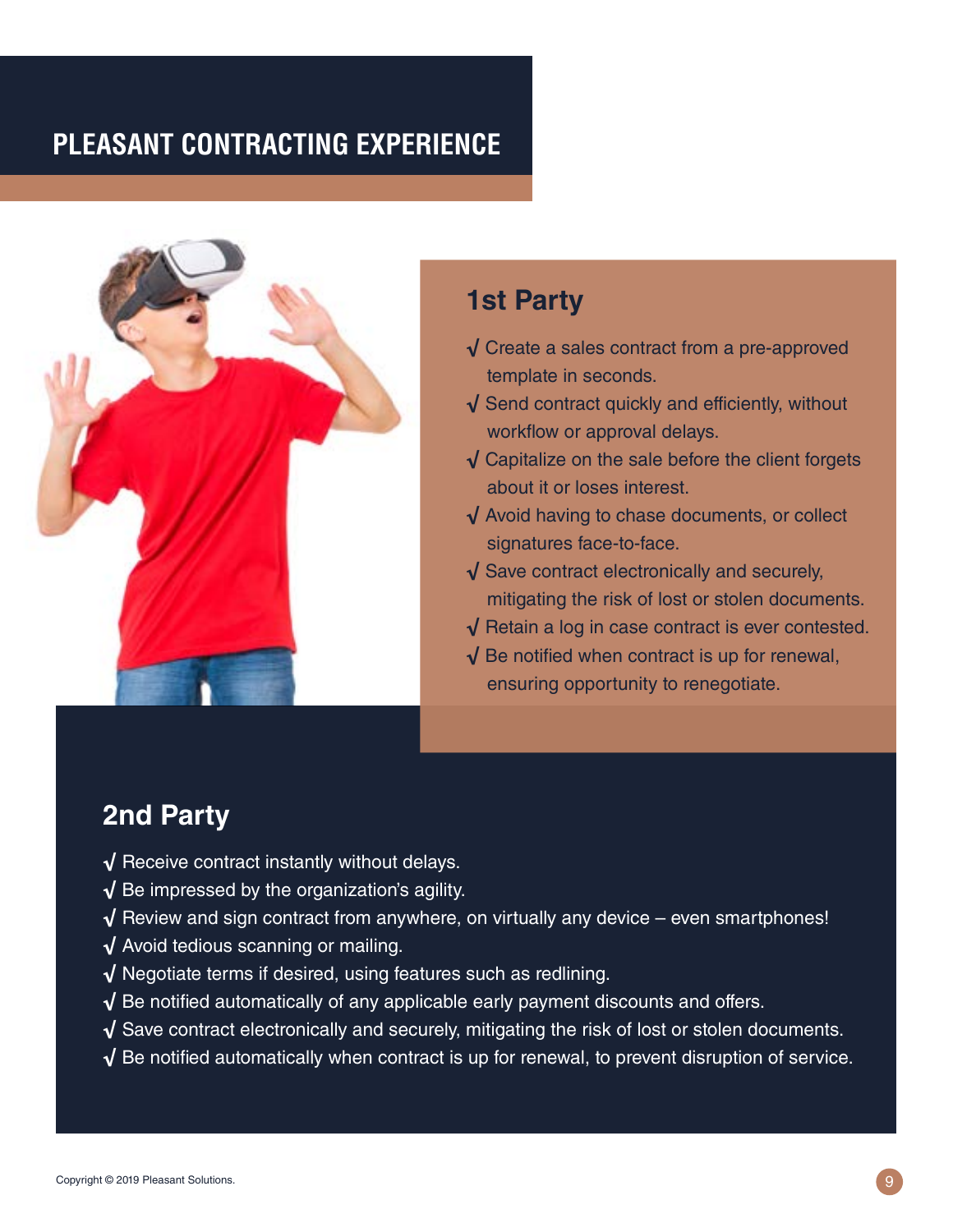# **CONTRACT MANAGEMENT BEST PRACTICES**

- **• Always begin new business relationships with a contract.** Many companies still operate using verbal agreements, which can cause future issues and are a common theme in litigation hearings.
- **• Store your contract database on your own in-house server, on premises.** Data stored on a public cloud is "low-hanging fruit" for hackers, and requires blind trust that the public cloud service provider adheres to the same rigorous security standards as you do.
- **• Perform regular system backups that are stored securely off-site or at a different facility.**  Otherwise, you risk losing your entire database in the event of a fire or natural disaster.
- **• Ensure that your enterprise is properly insured,** including liability and cyber insurance.
- **• Take extra care to secure data containing personal identifiers,** such as personnel information.
- **• Confirm your ability to instantly revoke all systems access from terminated or compromised users.**
- **• Set up templates for frequently used contracts** that require minimal changes, such as sales contracts. Empower your trusted employees to close deals quickly and efficiently. Establish a clear set of conditions for contracts that need specific approvals. For instance, a sales contract under \$50,000 might not need managerial approval, whereas a contract above that limit might.
- **• Be simple, clear, and concise.** You shouldn't need legal training to understand a basic contract. Whoever presents the contract to the client should be able to walk through each section and sufficiently summarize each part.
- Clearly define what constitutes a **breach of contract**, and include a **"force majeure"** clause. This can be essential in exempting your enterprise from liability, should deadlines or deliverables not be met due to unforeseen circumstances such as war, crime, or "acts of God".
- Make signing as easy as possible for your client using **eSignatures**.
- **• Schedule frequent reviews to spot ambiguities caused by missed punctuation and spelling errors, or it could cost you millions.**